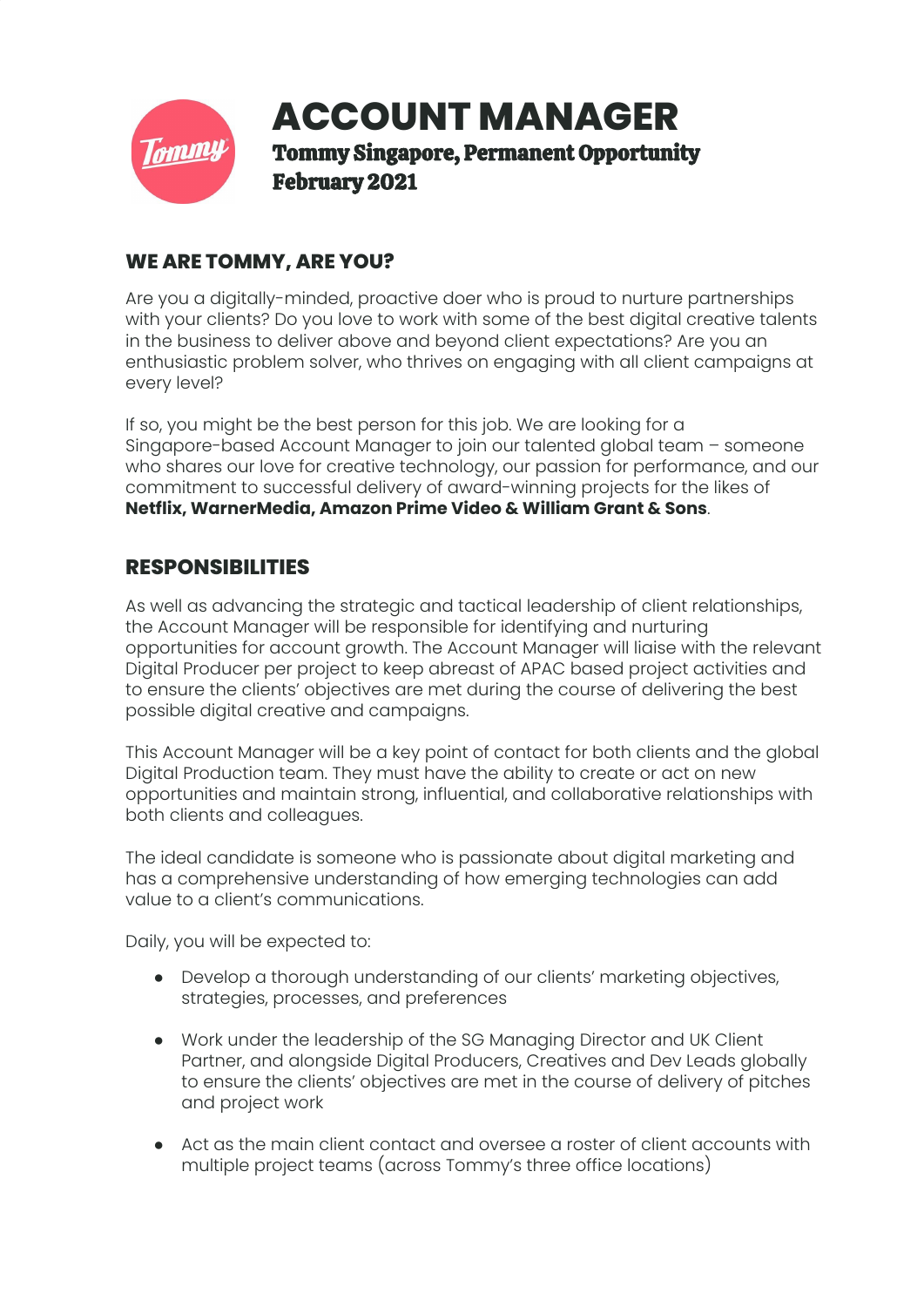- Define and build effective and innovative solutions that generate measurable results
- Gain client alignment on project objectives, approaches, and budgets
- Understand the internal goals of the team and the business goals of the client
- Participate in strategic brainstorming, campaign development, and project brief definition where relevant
- Coordinate and participate in internal client-related meetings, keeping on top of clients' projects, status, and deliverables
- Evaluate on-going account development and propose improvements to ways of working
- Work with the APAC Managing Director to coordinate and participate in new business efforts

### **SKILLS**

The following skills will serve the successful candidate well:

#### **Account Management**

- Robust knowledge of digital advertising history, social media, and trends for the entertainment industry
- Strong understanding of web development technologies, social content creation, online advertising specifications, and design lifecycle
- Ability to leverage client relationships for introductions to additional businesses - Ability to facilitate communication between external clients and internal teams alongside the Digital Production team
- Ability to read film scripts swiftly with great attention to detail and pristine and useful note-taking

Ability to work in a fast-paced environment while managing multiple changing priorities

● Ability to delegate appropriate tasks to maximize efficiency

#### **Financial Performance**

Understanding of objectives and target-setting, with the ability to work alongside the Business Director and Brand Partner to set and monitor these per client on a regular basis